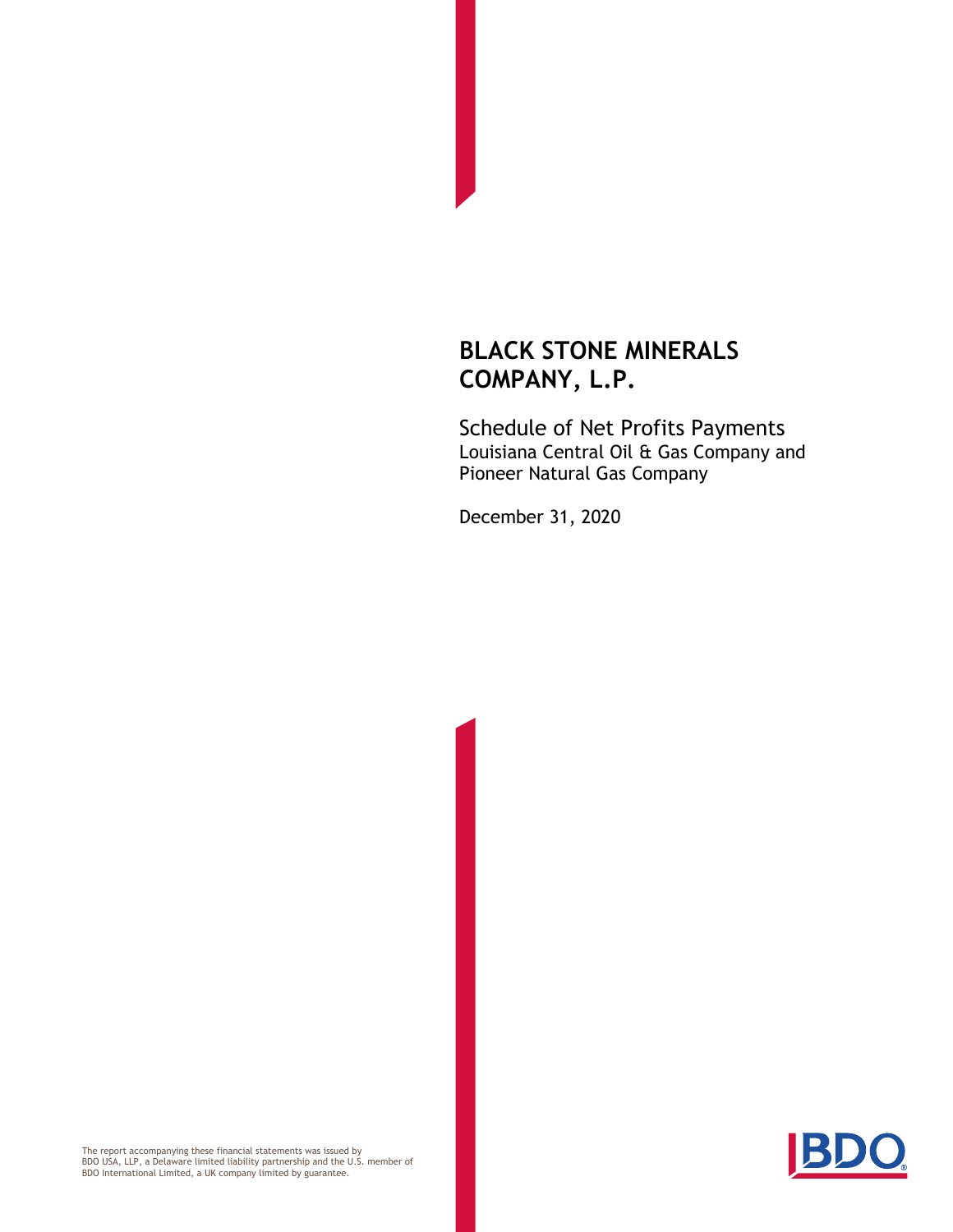## **Contents**

|                                                                                                             | Page             |
|-------------------------------------------------------------------------------------------------------------|------------------|
| Independent Accountant's Report                                                                             | 3                |
| Schedule of Net Profits Payments for the Year Ended December 31, 2020                                       | $\boldsymbol{4}$ |
| Supplemental Schedule of Net Profits Payments from Inception<br>(October 1, 1966) through December 31, 2020 | 5.               |
| Notes to Schedule of Net Profits Payments                                                                   | 6                |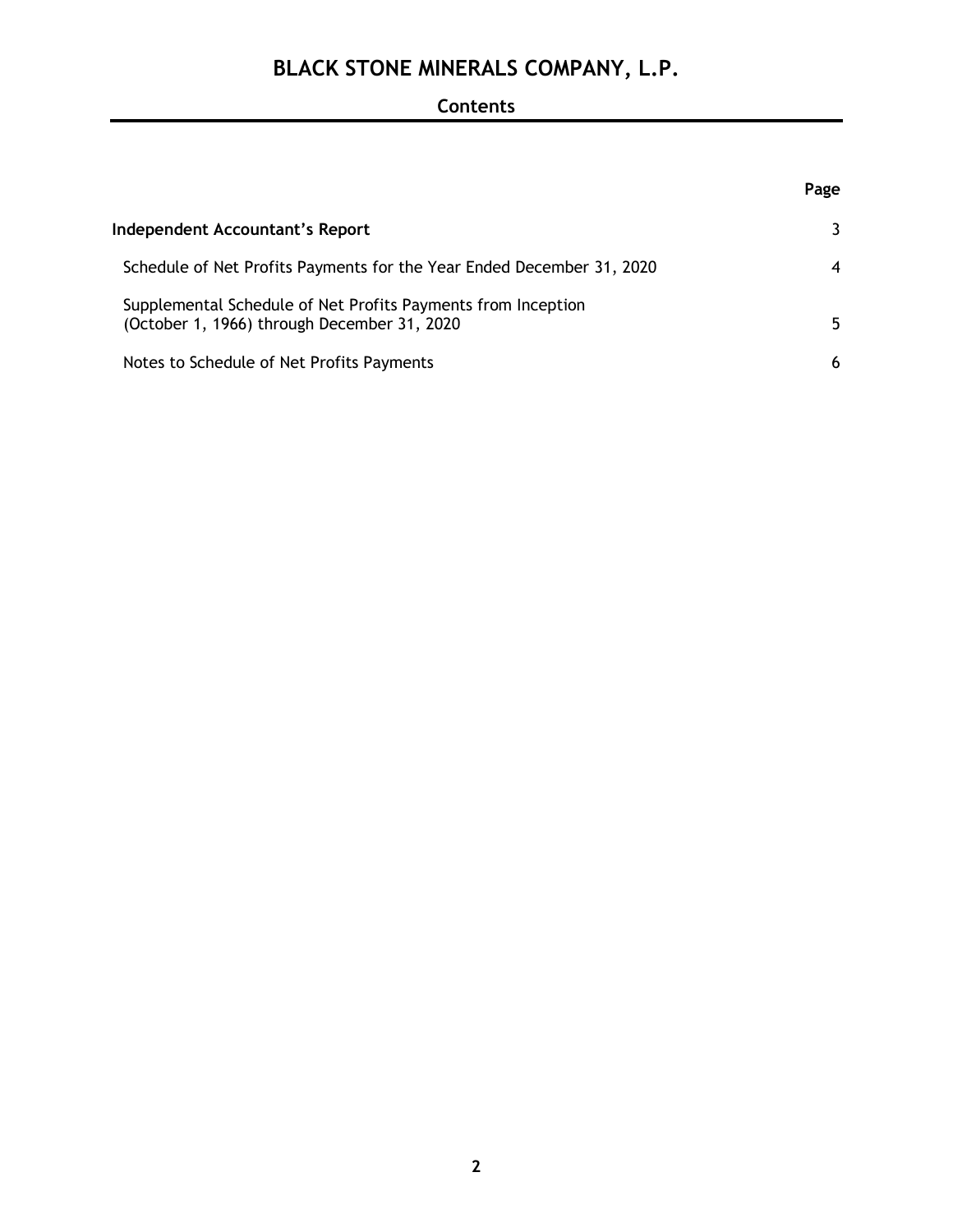

**www.bdo.com**

Tel: 713-960-1706 2929 Allen Parkway, 20th Floor Houston, Texas 77019-7100

#### **Independent Accountant's Report**

To the Partners of Black Stone Minerals Company, L.P. Houston, Texas

We have examined management's assertion that the accompanying schedule of net profits payments for the year ended December 31, 2020 is presented in accordance with the terms of an agreement dated October 3, 1966 between Louisiana Central Oil & Gas Company and Pioneer Natural Gas Company (the "Agreement") on the basis described in Note 2. Black Stone Minerals Company, L.P.'s management is responsible for the schedule of net profits payments. Our responsibility is to express an opinion on the schedule of net profit payments based on our examination.

Our examination was conducted in accordance with attestation standards established by the American Institute of Certified Public Accountants and, accordingly, included examining, on a test basis, evidence supporting the schedule of net profits payments and performing such other procedures as we considered necessary in the circumstances. We believe that our examination provides a reasonable basis for our opinion.

In our opinion, the schedule of net profits payments referred to above, presents, in all material respects, the schedule of net profits payments from Black Stone Minerals, L.P. for the year ended December 31, 2020, on the basis described in Note 2.

Our examination was conducted for the purpose of forming an opinion on the schedule of net profits payments for the year ended December 31, 2020. The supplemental schedule of net profits payments from Inception (October 1, 1966) through December 31, 2020, includes historical net profits payments information and is presented for purposes of additional analysis and is not a required part of the schedule of net profits payments. Such supplemental information is the responsibility of management and was derived from and relates directly to the underlying accounting and other records used to prepare the schedule of net profits payments. The supplemental information has been subjected to procedures applied in the examination of the schedule of net profits payments and certain additional procedures, including comparing and reconciling such information to records used to prepare the schedule of net profits payments or to the schedule of net profits payments themselves, and other additional procedures in accordance with attestation standards established by the American Institute of Certified Public Accountants; however, we express no opinion with respect to the supplemental schedule.

BDO USA, LLP

May 14, 2021

BDO is the brand name for the BDO network and for each of the BDO Member Firms.

BDO USA, LLP, a Delaware limited liability partnership, is the U.S. member of BDO International Limited, a UK company limited by guarantee, and forms part of the international BDO network of independent member firms.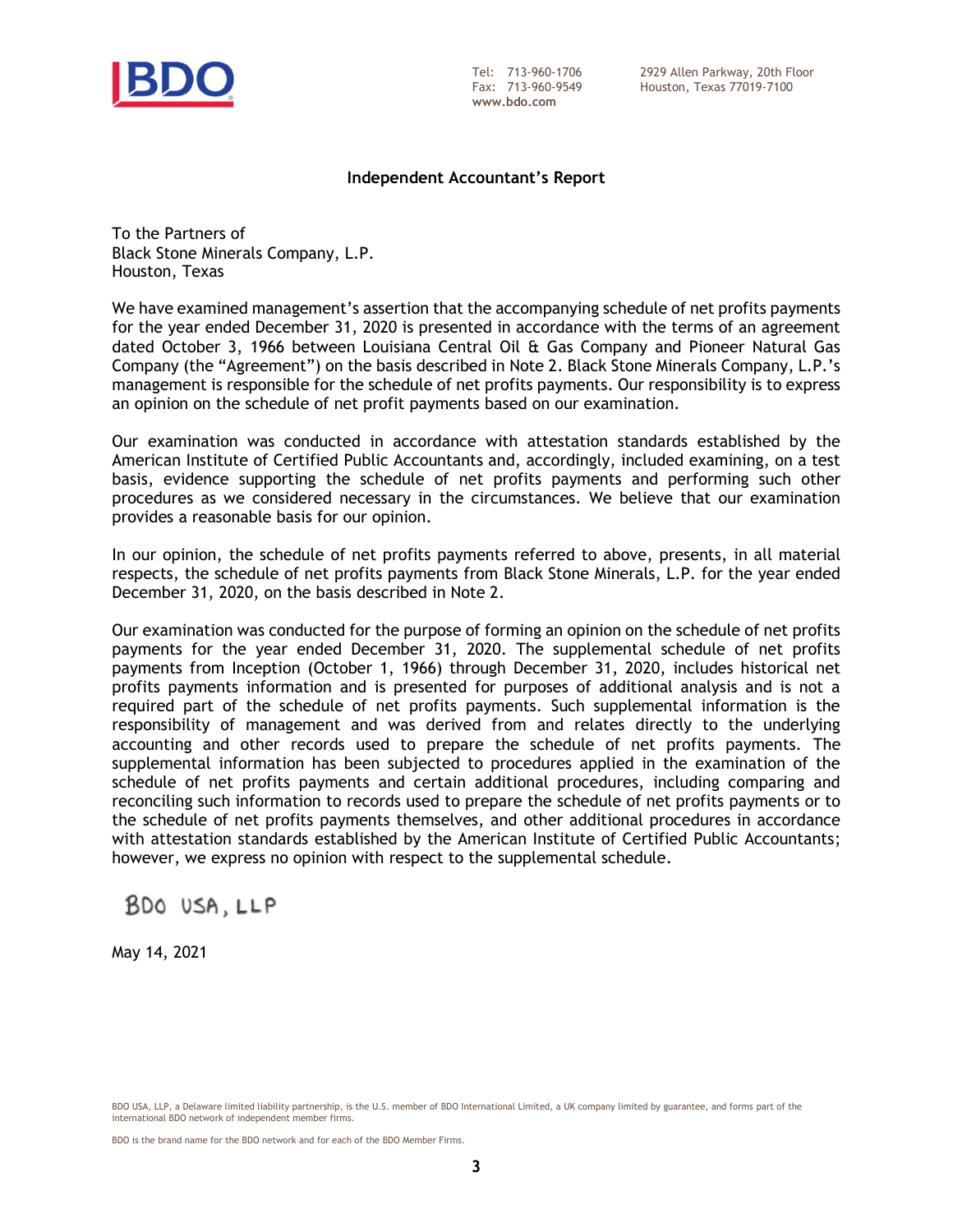#### **Schedule of Net Profits Payments For the Year Ended December 31, 2020 (Under Terms of an Agreement Dated October 3, 1966 Between Louisiana Central Oil & Gas Company and Pioneer Natural Gas Company)**

|     |                              | Amount<br>Subject to 95%<br><b>Net Profits</b> |                                                                                            | Amount<br>Subject to 85%<br><b>Net Profits</b> |  |
|-----|------------------------------|------------------------------------------------|--------------------------------------------------------------------------------------------|------------------------------------------------|--|
|     |                              |                                                | <b>Payments</b>                                                                            |                                                |  |
|     |                              |                                                |                                                                                            |                                                |  |
|     |                              |                                                |                                                                                            |                                                |  |
|     |                              |                                                |                                                                                            |                                                |  |
|     |                              |                                                |                                                                                            |                                                |  |
| 917 |                              |                                                |                                                                                            |                                                |  |
|     |                              | 959,453                                        |                                                                                            |                                                |  |
|     |                              |                                                |                                                                                            |                                                |  |
|     |                              |                                                |                                                                                            |                                                |  |
|     |                              |                                                |                                                                                            |                                                |  |
|     |                              |                                                |                                                                                            |                                                |  |
|     |                              |                                                |                                                                                            |                                                |  |
|     |                              |                                                |                                                                                            |                                                |  |
|     |                              |                                                |                                                                                            |                                                |  |
|     |                              |                                                |                                                                                            |                                                |  |
|     |                              | 76,777                                         |                                                                                            |                                                |  |
|     |                              |                                                |                                                                                            |                                                |  |
|     |                              |                                                |                                                                                            |                                                |  |
|     |                              | 27,357                                         |                                                                                            |                                                |  |
|     |                              | 3,000                                          |                                                                                            |                                                |  |
|     |                              | 30,352                                         |                                                                                            |                                                |  |
|     |                              |                                                |                                                                                            |                                                |  |
|     |                              |                                                |                                                                                            |                                                |  |
|     | \$                           | 832,652                                        | \$                                                                                         |                                                |  |
|     |                              |                                                |                                                                                            |                                                |  |
|     | Quantity<br>17,966<br>74,953 | \$<br>\$                                       | <b>Payments</b><br>783,953<br>140,164<br>35,336<br>10,685<br>970,138<br>137,486<br>791,019 | \$<br>\$                                       |  |

(1) Net profits payments amount, subject to 95% of net profits payments, include \$223,922 that has been paid to the disbursing agent in February 2021.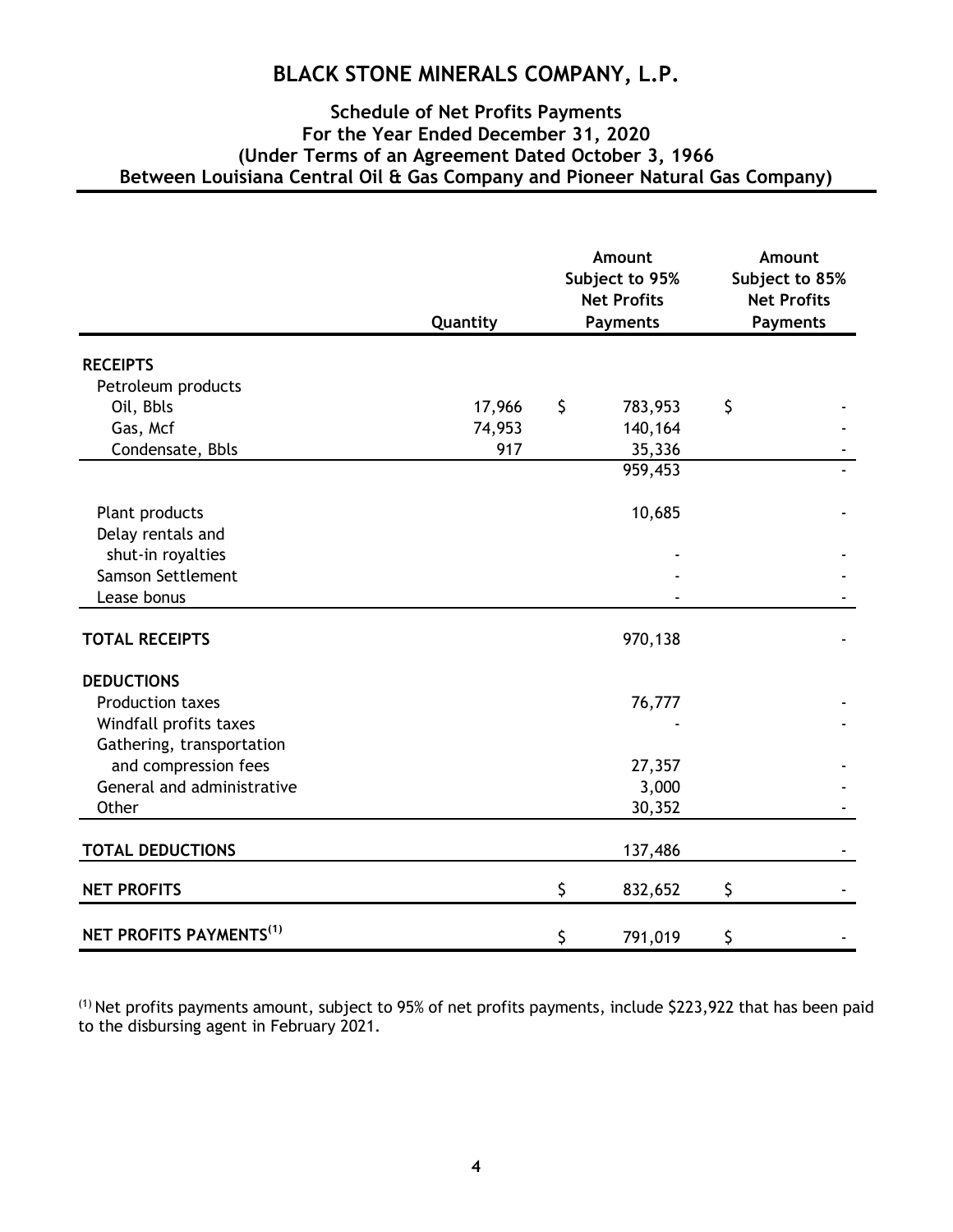#### **Supplemental Schedule of Net Profits Payments From Inception (October 1, 1966) through December 31, 2020 (Under Terms of an Agreement Dated October 3, 1966 Between Louisiana Central Oil & Gas Company and Pioneer Natural Gas Company)**

|                                     |            | Amount<br>Subject to 95%<br><b>Net Profits</b><br><b>Payments</b> |              | Amount<br>Subject to 85%<br><b>Net Profits</b><br><b>Payments</b> |           |
|-------------------------------------|------------|-------------------------------------------------------------------|--------------|-------------------------------------------------------------------|-----------|
|                                     | Quantity   |                                                                   |              |                                                                   |           |
| <b>RECEIPTS</b>                     |            |                                                                   |              |                                                                   |           |
| Petroleum products                  |            |                                                                   |              |                                                                   |           |
| Oil, Bbls                           | 2,974,949  | \$                                                                | 75,611,637   | \$                                                                |           |
| Gas, Mcf                            | 13,138,881 |                                                                   | 20,952,026   |                                                                   | 1,385,586 |
| Condensate, Bbls                    | 32,725     |                                                                   | 2,860,490    |                                                                   |           |
|                                     |            |                                                                   | 99,424,153   |                                                                   | 1,385,586 |
| Plant products                      |            |                                                                   | 1,219,652    |                                                                   |           |
| Delay rentals and                   |            |                                                                   |              |                                                                   |           |
| shut-in royalties                   |            |                                                                   | 10,931       |                                                                   | 11,043    |
| Samson Settlement                   |            |                                                                   | 600,000      |                                                                   |           |
| Lease bonus                         |            |                                                                   | 161,450      |                                                                   | 248,308   |
| <b>TOTAL RECEIPTS</b>               |            |                                                                   | 101,416,186  |                                                                   | 1,644,937 |
| <b>DEDUCTIONS</b>                   |            |                                                                   |              |                                                                   |           |
| <b>Production taxes</b>             |            |                                                                   | 8,076,210    |                                                                   | 23,851    |
| Windfall profits taxes              |            |                                                                   | 2,312,276    |                                                                   |           |
| Gathering, transportation           |            |                                                                   |              |                                                                   |           |
| and compression fees                |            |                                                                   | 2,055,490    |                                                                   |           |
| General and administrative          |            |                                                                   | 410,084      |                                                                   |           |
| Other                               |            |                                                                   | 322,516      |                                                                   | 143,972   |
| <b>TOTAL DEDUCTIONS</b>             |            |                                                                   | 13, 176, 576 |                                                                   | 167,823   |
| <b>NET PROFITS</b>                  |            | \$                                                                | 88,239,610   | \$                                                                | 1,477,114 |
| NET PROFITS PAYMENTS <sup>(1)</sup> |            | \$                                                                | 83,827,629   | \$                                                                | 1,255,547 |

(1) Net profits payments amount, subject to 95% of net profits payments, include \$223,922 that has been paid to the disbursing agent in February 2021.